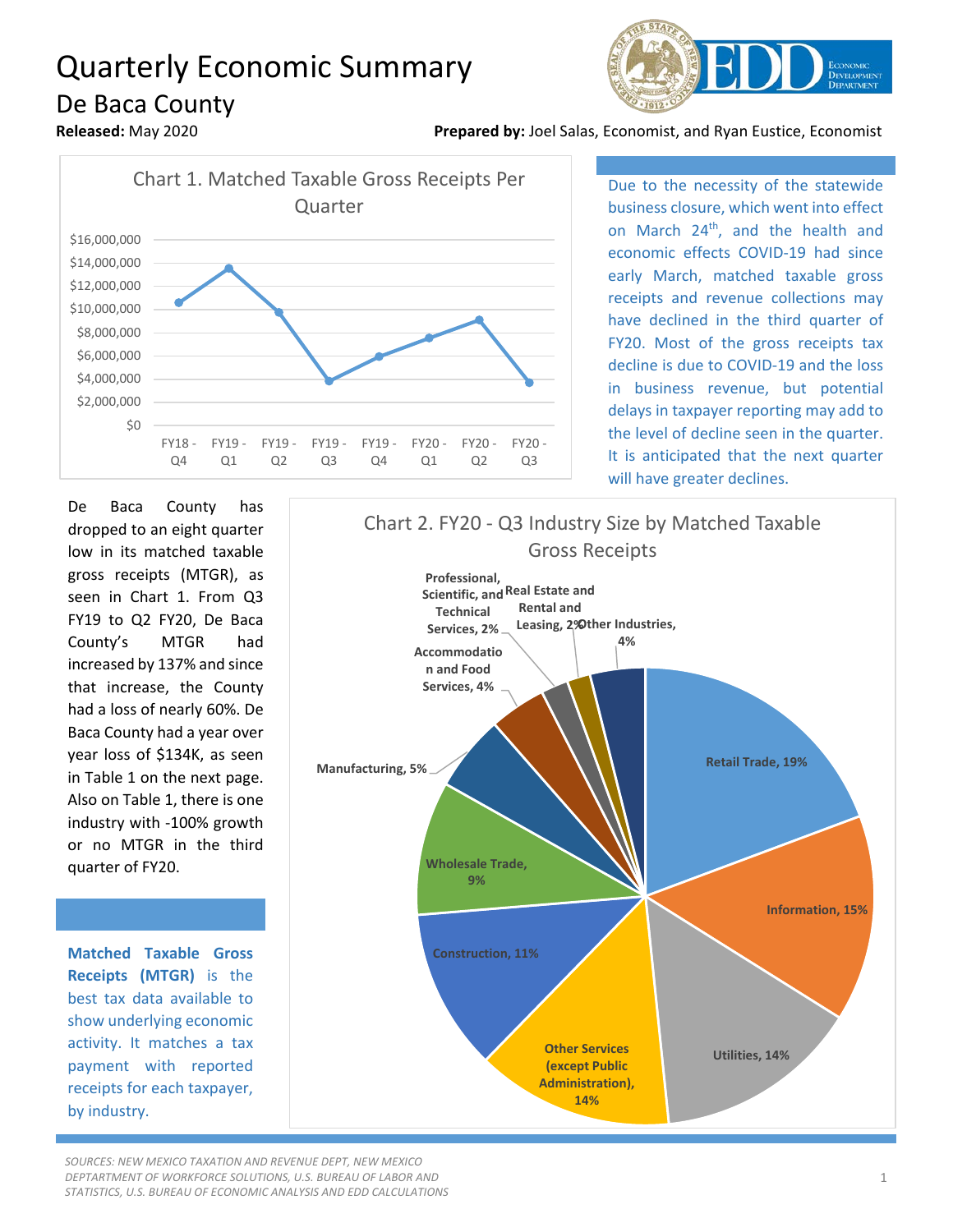## Quarterly Economic Summary De Baca County



| Table 1. Matched Taxable Gross Receipts by Industry   |    |                  |         |                  |     |            |                       |         |
|-------------------------------------------------------|----|------------------|---------|------------------|-----|------------|-----------------------|---------|
| <b>Industries</b>                                     |    | <b>FY19 - Q3</b> |         | <b>FY20 - Q3</b> |     | Growth     | Year over year Change |         |
| <b>Accommodation and Food Services</b>                | \$ | 176,683          | $\zeta$ | 147,386          | \$  | (29, 297)  |                       | $-17%$  |
| Administrative/Support & Waste Management/Remediation |    | 11,832           | \$      | 56,471           | Ś   | 44,639     |                       | 377%    |
| Agriculture, Forestry, Fishing, and Hunting           |    |                  |         | 54,166           | Ś   | 54,166 N/A |                       |         |
| Arts, Entertainment, and Recreation                   |    |                  |         |                  | \$  |            | N/A                   |         |
| Construction                                          |    | 609,853          | Ś.      | 421,315          | \$  | (188, 538) |                       | $-31%$  |
| <b>Educational Services</b>                           |    | 7,679            | Ś       | 1,247            | \$  | (6, 431)   |                       | $-84%$  |
| Finance and Insurance                                 |    |                  |         |                  | \$  |            | N/A                   |         |
| <b>Health Care and Social Assistance</b>              |    | 2,832            | Ś       |                  | \$  | (2,832)    |                       | $-100%$ |
| Information                                           |    | 526,571          | \$      | 538,919          | \$  | 12,348     |                       | 2%      |
| Manufacturing                                         |    | 183,921          | \$      | 198,990          | S   | 15,070     |                       | 8%      |
| Mining, Quarrying, and Oil and Gas Extraction         |    |                  |         |                  | \$  |            | N/A                   |         |
| Other Services (except Public Administration)         |    | 431,636          | Ś.      | 514,589          | \$  | 82,953     |                       | 19%     |
| Professional, Scientific, and Technical Services      |    | 143,533          | Ś.      | 70,800           | Ś.  | (72, 733)  |                       | $-51%$  |
| <b>Public Administration</b>                          |    |                  |         |                  | Ś.  |            | N/A                   |         |
| Real Estate and Rental and Leasing                    |    | 106,974          | \$      | 60,812           | \$  | (46, 162)  |                       | $-43%$  |
| <b>Retail Trade</b>                                   |    | 884,327          | \$      | 713,434          | \$  | (170, 893) |                       | $-19%$  |
| <b>Transportation and Warehousing</b>                 |    | 42,234           | Ś       | 31,319           | Ś   | (10, 915)  |                       | $-26%$  |
| <b>Unclassified Establishments</b>                    |    | 486              | \$      | 989              | \$  | 503        |                       | 103%    |
| Utilities                                             |    | 585,562          | Ś.      | 534,341          | \$  | (51, 221)  |                       | $-9%$   |
| <b>Wholesale Trade</b>                                |    | 114,317          | \$      | 349,336          | \$. | 235,019    |                       | 206%    |
| <b>All Industries</b>                                 |    | 3,828,440        | -S      | 3,694,114        | - S | (134, 326) |                       | $-4%$   |

This may be due to the county's smaller size resulting in fewer companies within the industry. The few companies working in this industry may be late in filing, resulting in no MTGR being reported for the period. In this case, the missing MTGR is expected to be included in the next period. Gross receipts tax (GRT) revenue collections decreased significantly in Q3 FY20, as seen in Chart 4. This decrease of nearly \$78K, from Q2 to Q3, represents a 58% decrease from quarter to quarter.

HB6, passed in 2019, made widespread tax changes within New Mexico. One notable change is the conversion to destination-based sourcing that will begin after a two-year delay. During this delay, local governments will receive a distribution that is a portion of \$2M each month. The portion distributed will be based on what the population of each county is to the total population of all counties, as per the most recent decennial census.



*SOURCES: NEW MEXICO TAXATION AND REVENUE DEPT, NEW MEXICO DEPTARTMENT OF WORKFORCE SOLUTIONS, U.S. BUREAU OF LABOR AND STATISTICS, U.S. BUREAU OF ECONOMIC ANALYSIS AND EDD CALCULATIONS*